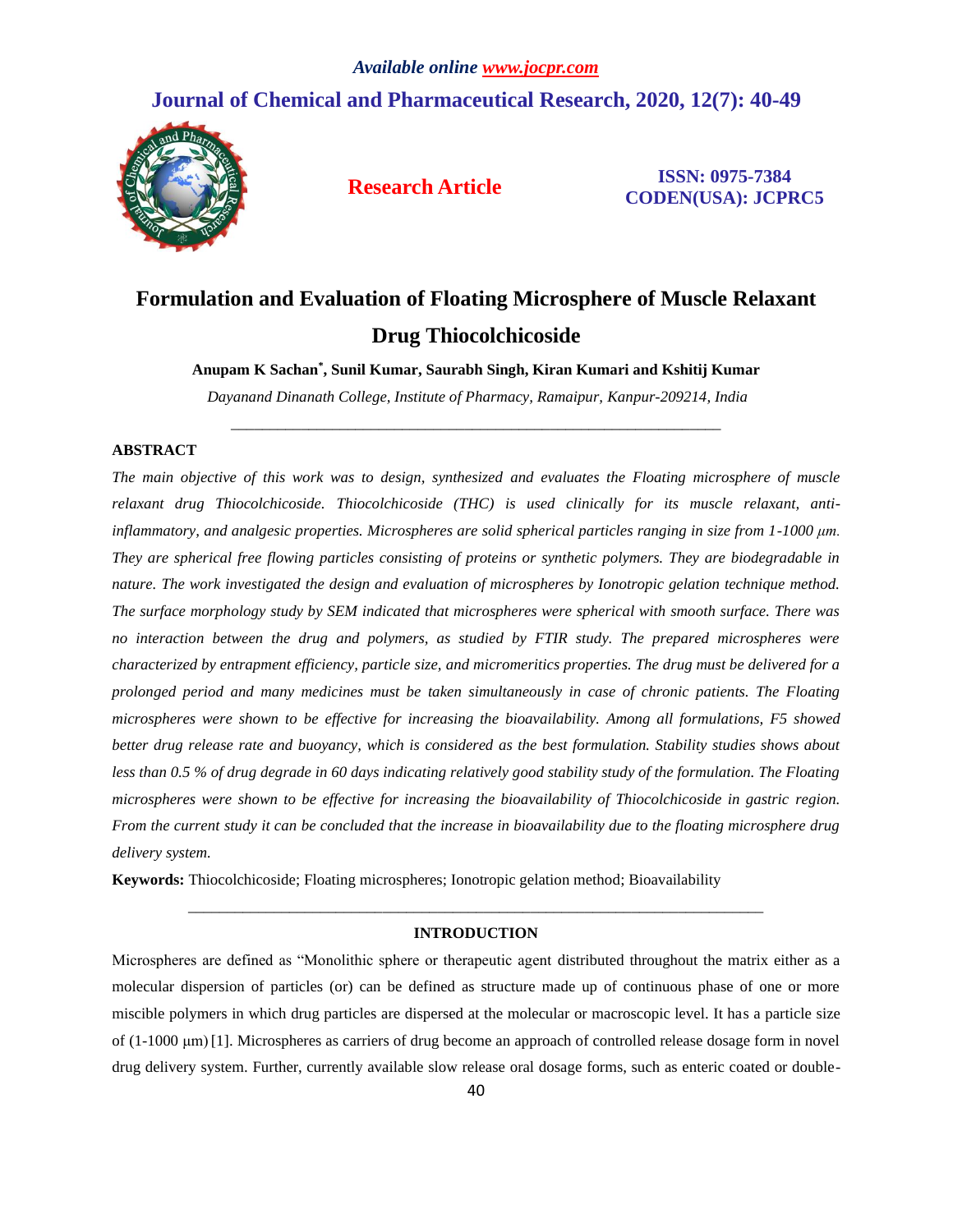layer tablets which release the drug for 12-24 hours still result in inefficient systemic delivery of the drug and potential gastrointestinal irritation [2]. Microspheres are solid spherical particles ranging in size from 1-1000 μm [3]. They are spherical free flowing particles consisting of proteins or synthetic polymers which are biodegradable in nature. Glass microspheres polymer and ceramic microspheres are commercially available. Solid and hollow microspheres vary widely in density and therefore, are used for different applications [4]. Solid microspheres have numerous applications depending on what material they are constructed of and what size they are. In contrast to drug delivery system, the word novel is searching something out of necessity [5]. To obtain maximum therapeutic efficacy, it becomes necessary to deliver the agent to the target tissue in the optimal amount in the right period thereby causing little toxicity and minimal side effects [6].

#### **MATERIALS AND METHODS**

The muscle relaxant drug Thiocolchicoside was obtained from Associated Biotech Pvt. Ltd. H.P. India (India Glycols Limited), HPMC was obtained from (LOBA Chemical Pvt. Ltd.), Ethyl Cellulose obtained from (SD Fine Chem Ltd.), Sodium alginate were obtained from (SD Fine Chem Ltd.), Sodium bi carbonate (Merk India Limited), Ethanol obtained from (SD Fine Chem Ltd.), Calcium Chloride obtained from (SD Fine Chem Ltd.), Glacial acetic acid obtained from (SD Fine Chem Ltd.), All the other chemicals were of analytical grade [7].

#### **Preparation of thiocolchicoside microspheres**

Microspheres of Thiocolchicoside were prepared by ionotropic gelation method using different proportion of polymers as shown in Table 1. Sodium alginate solution was added to weighed amount of ethyl cellulose dissolved in required quantity of ethanol. Weighed quantity of drug and polymer was triturated to form fine powder then added to above solution. Sodium Bicarbonate, a gas forming agent was added to this mixture and the resulting solution was stirred uniformly using a 26 gauge syringe needle the above solution was dropped into 100 ml of gently agitated calcium chloride 4% w/v solution to obtain microspheres. The solution containing microspheres was stirred slowly using magnetic bead for 10 min. the microspheres were further allowed to remain in the same solution for 20 minutes to improve mechanical strength. The formed microspheres were filtered, washed with distilled water air dried at room temperature and stored in desiccators [8,9].

#### **Evaluation of prepared microspheres**

There are following preformulation parameter which is evaluated before the preparation of microsphere like Micromeritic property such as Bulk density, Tapped density, Carr's index, Hausner's ratio and Angle of repose. Particle Size Analysis, Percentage drug entrapment and Floating behavior [10].

#### **Surface morphology**

**Scanning electron microscopy:** The shape and surface of morphology of drug loaded microspheres were investigated by using scanning electron microscope. The sample was spread on stub and coated with a layer of gold using spur coater. Afterwards, the stub containing the sample was placed in the scanning electron microscope chamber at the acceleration voltage of 20 kV chamber pressures of 0.6 mm/Hg then photomicrographs were taken at different magnification [11].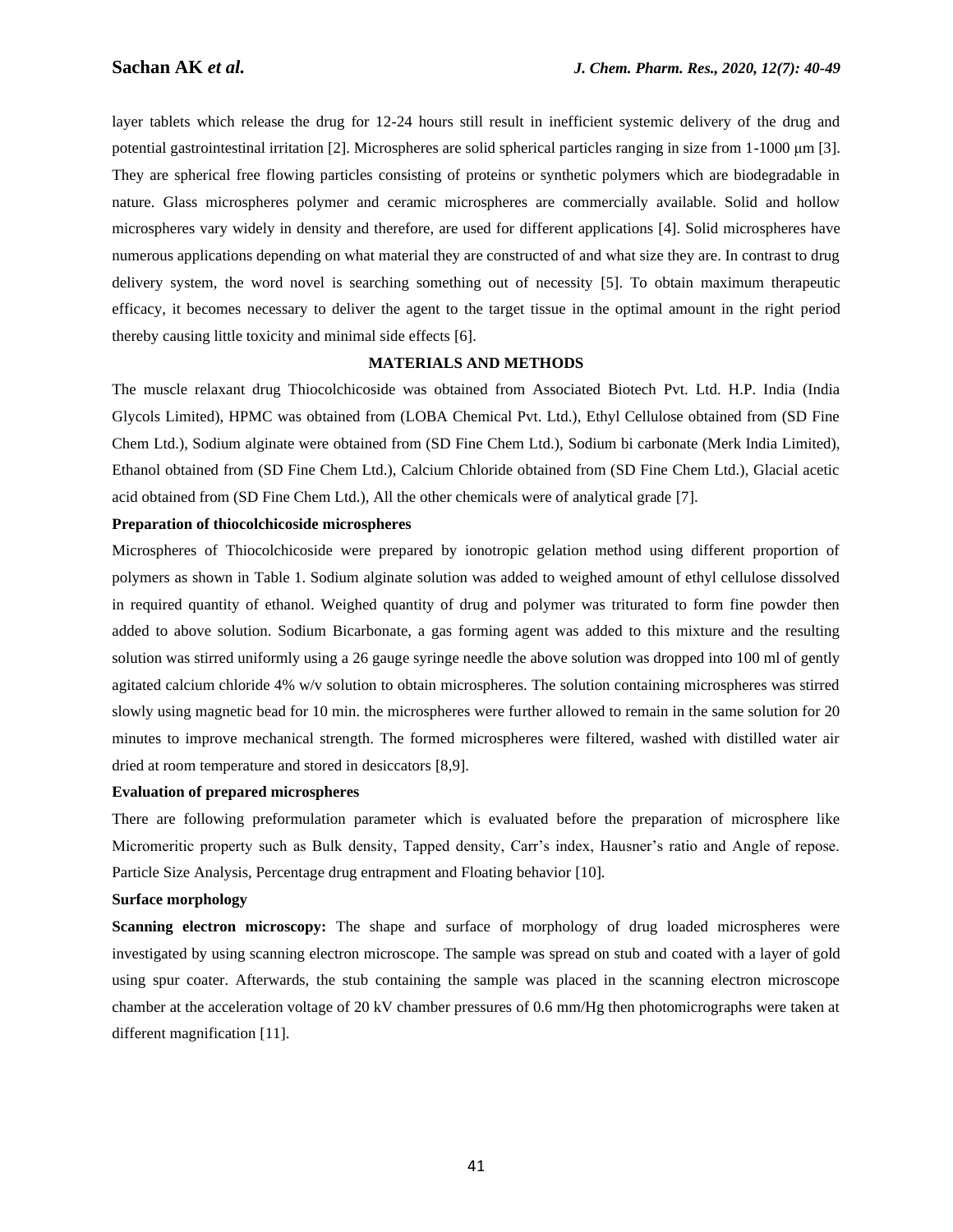| <b>Formulation</b><br>Code | HPMC (gm) | EC (gm) | NaHCO <sub>3</sub> (mg) | $Na-Alg(gm)$ | Thiocolchicoside (gm) | $CaCl2(\%)$ |
|----------------------------|-----------|---------|-------------------------|--------------|-----------------------|-------------|
| $F_1$                      | 0.750     | 0.500   | 150                     | 1.75         | 0.500                 | 4           |
| F <sub>2</sub>             | 1.00      | 1.00    | 50                      | 1.75         | 0.500                 | 4           |
| F <sub>3</sub>             | 0.500     | 0.750   | 200                     | 1.75         | 0.500                 | 4           |
| F <sub>4</sub>             | 1.00      | 1.50    | 100                     | 1.75         | 0.500                 | 4           |
| $F_5$                      | 0.750     | 0.500   | 250                     | 1.75         | 0.500                 | 4           |
| $F_6$                      | 0.750     | 1.00    | 250                     | 1.75         | 0.500                 | 4           |
| F <sub>7</sub>             | 1.00      | 0.750   | 500                     | 1.75         | 0.500                 | 4           |
| $\mathrm{F}_8$             | 1.50      | 0.500   | 125                     | 1.75         | 0.500                 | 4           |
| $F_9$                      | 1.00      | 1.500   | 50                      | 1.75         | 0.500                 | 4           |
| $F_{10}$                   | 2.25      | 0.750   | 100                     | 1.75         | 0.500                 | 4           |

**Table 1. Formulation chart of microspheres [9].**

**Scanning electron microscopy of prepared microsphere:** The floating microspheres of Thiocolchicoside prepared by the ionotropic gelation method were found to be discrete, spherical, free flowing, and the monolithic matrix type. The microcapsules were uniform in size, with size range of 300 μm. The SEM photographs indicated that microcapsules were spherical and completely covered the coat polymer [12] (Figures 1-3).



**Figure 1. Microspheres with size ranging approximately from 300 to 900 μm.**



**Figure 2. Size of an individual Microsphere.**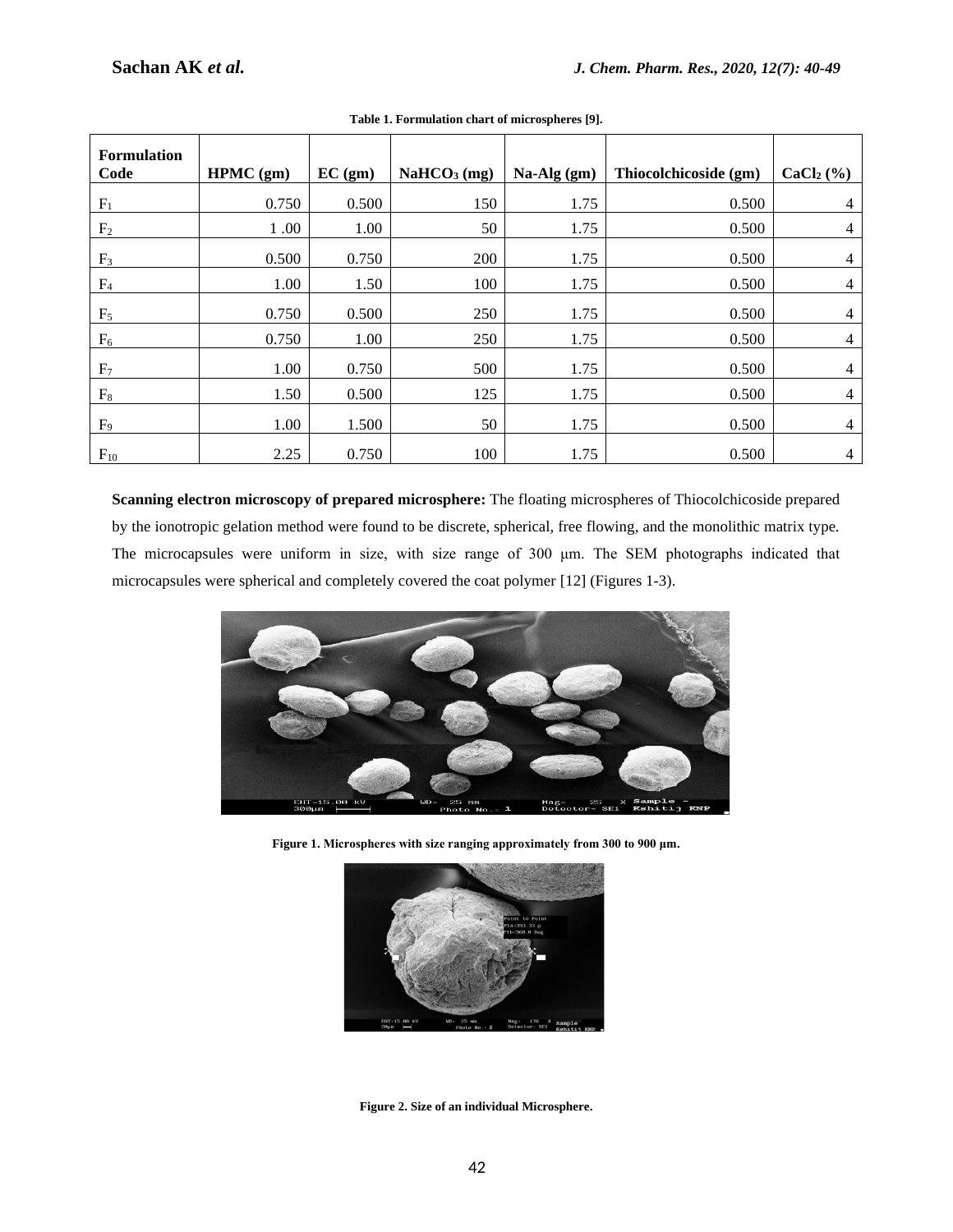

**Figure 3. Shape of an individual microsphere.**

#### **Differential scanning calorimetry**

The DSC curve of Thiocolchicoside showed single endothermic peak at 194°C. The DSC profile of optimize formulation shows low intensity peak at about 165°C. By this it is clear that in formulation crystallinity is decrease and no interaction takes place between drug and polymer [13] (Figures 4 and 5).



**Figure 4. Differential Scanning Calorimetry (DSC) of pure drug.**



**Figure 5. Differential Scanning Calorimetry (DSC) of Thiocolchicoside microsphere.**

#### *In-vitro* **buoyancy**

Five hundred milligrams of the floating microspheres were placed in 100 ml of the simulated gastric fluid (SGF, pH 2.0) containing 0.02% w/v Tween 20. The mixture was stirred at 100 rpm with a magnetic stirrer. After 8 hours, the layer of buoyant microspheres was pipetted and separated by filtration [14]. Particles in the sinking particulate layer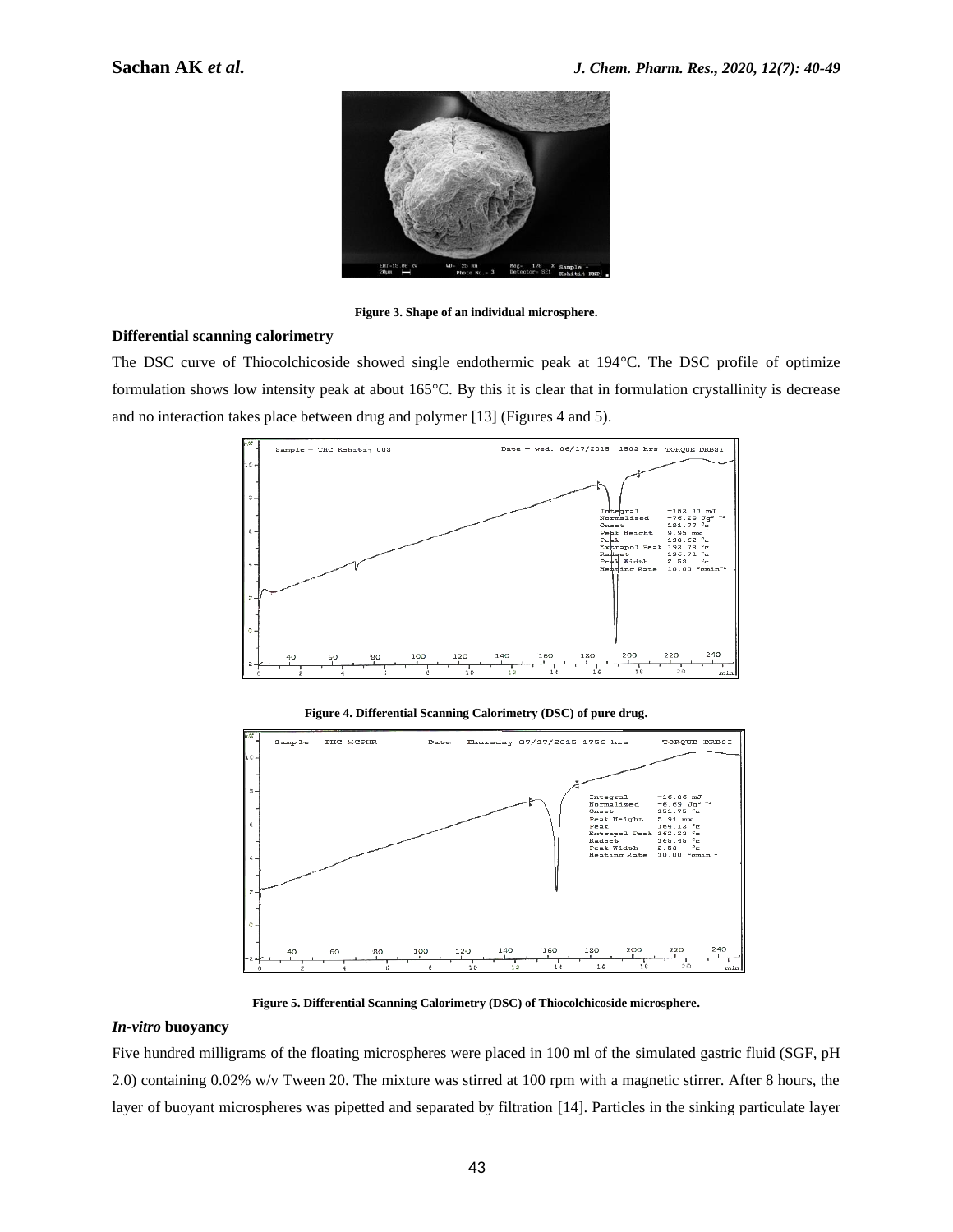were separated by filtration. Particles of both types were dried in a desiccator until constant weight was achieved. Both the fractions of microspheres were weighed, and buoyancy was determined by the weight ratio of floating particles to the sum of floating and sinking particles.

#### **Buoyancy**  $(\%)=\{W_f/(Wf+W_s)\}\times 100$

Where,  $W_f$  and  $W_s$  are the weights of the floating and settled micro particles [15].

#### *In-vitro* **dissolution studies**

The release rate of floating microspheres was determined in a United States Pharmacopoeia Standard basket type dissolution apparatus. A weighed amount of floating microspheres equivalent to required amount of drug was filled into a hard gelatin capsule size '0' number and placed in the basket of dissolution rate apparatus containing dissolution medium. The dissolution fluid was maintained at  $37 \pm 1^{\circ}$ C and rotation speed at a 50 rpm. Perfect sink conditions prevailed during the drug release study. 5 ml samples were withdrawn at each time interval, passed through a 0.25 µm membrane filter (Millipore), and analyzed using UV Spectrophotometer to determine the concentration present in the dissolution medium. The initial volume of the dissolution fluid was maintained by adding 5 ml of fresh dissolution fluid after each withdrawal [16].

#### **Stability studies of microspheres**

Stability studies were performed according to ICH guidelines. Optimized formulation was packed in a glass vial sealed with aluminum foil and rubber cap and kept for three months at  $25 \pm 5^{\circ}$ C and  $75\%$  RH &  $40 \pm 5^{\circ}$ C and  $75\%$ RH in stability chamber [17]. At the end of studies microsphere were evaluated for *in-vitro* % drug release and % Buoyancy.

#### **Drug identification test**

**FTIR spectra of pure drug:** FTIR spectra of pure Thiocolchicoside sample recorded by FTIR spectrum is shown in below Figure 6, which was compared with standard functional group [18-20] (Table 2).



**Figure 6. FTIR Spectra of Thiocolchicoside**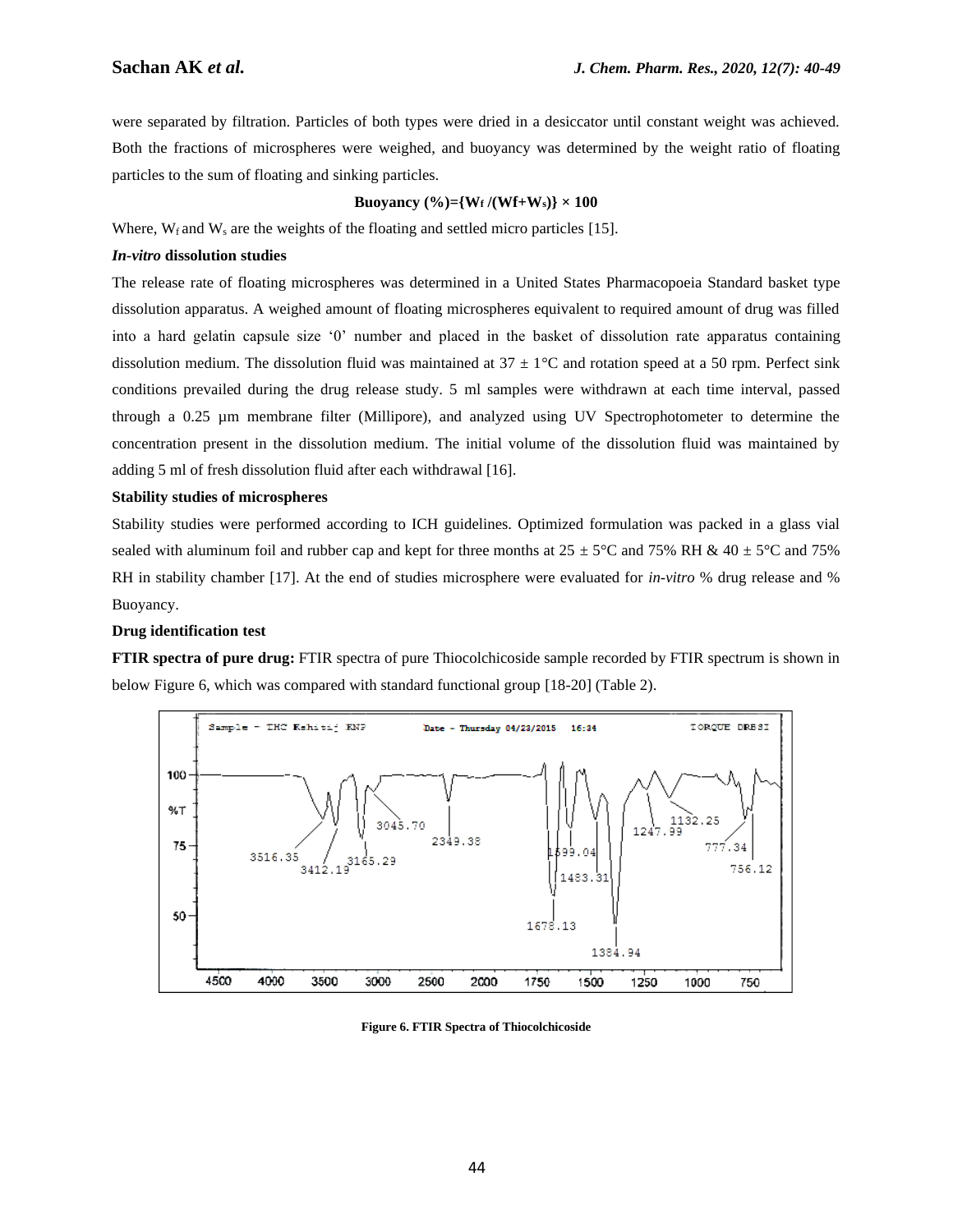| S.No. | <b>Functional Groups</b>  | Observed frequencies $(cm-1)$ |
|-------|---------------------------|-------------------------------|
|       | NH-stretching             | 3350                          |
| 2     | OH-stretching             | 2919                          |
| 3     | CH-stretching             | 2839                          |
| 4     | $C=O$ stretching          | 1613                          |
| 5     | -COO stretching vibration | 1411                          |
| 6     | C-C stretch               | 1082                          |
|       | C-H roking                | 800                           |

| Table 2. IR Frequencies of Drug and excipients [20]. |  |  |
|------------------------------------------------------|--|--|
|                                                      |  |  |

#### **Loss on drying**

Loss on drying is measured by taking weighed amount (500 mg) of drug in petri dish and kept in hot air oven at 105°C until the weight reduction stopped in definite time interval (Table 3 and Figure 7) [19].

| S.No. | <b>Time interval</b> | Wt. of Drug      | Wt. of<br><b>Petridish</b> | Total Wt. |
|-------|----------------------|------------------|----------------------------|-----------|
|       | $0 \text{ min}$      | $500$ mg         | 51.561 gm                  | 52.061 gm |
| 2     | $30 \text{ min}$     | $481 \text{ mg}$ | 51.561 gm                  | 52.042 gm |
| 3     | $60 \text{ min}$     | $474 \text{ mg}$ | 51.561 gm                  | 52.035 gm |
| 4     | $90 \text{ min}$     | $470 \text{ mg}$ | 51.561 gm                  | 52.031 gm |
| 5     | $150 \text{ min}$    | $470 \text{ mg}$ | 51.561 gm                  | 52.031 gm |

| Table 3. Loss on drying reading |  |  |  |
|---------------------------------|--|--|--|
|---------------------------------|--|--|--|



**Figure 7. Loss on Drying Curve of Thiocolchicoside.**

#### **RESULT AND DISCUSSION**

The particle size was determined by optical micrometer and average particle size was found to be in range of  $379 \pm$ 2.63 to 400 ± 2.14. From Scanning Electron microscopy (SEM) it was observed that, microspheres were found to be spherical in shape with smooth surface texture with a hollow space within. Among all formulations, F5 showed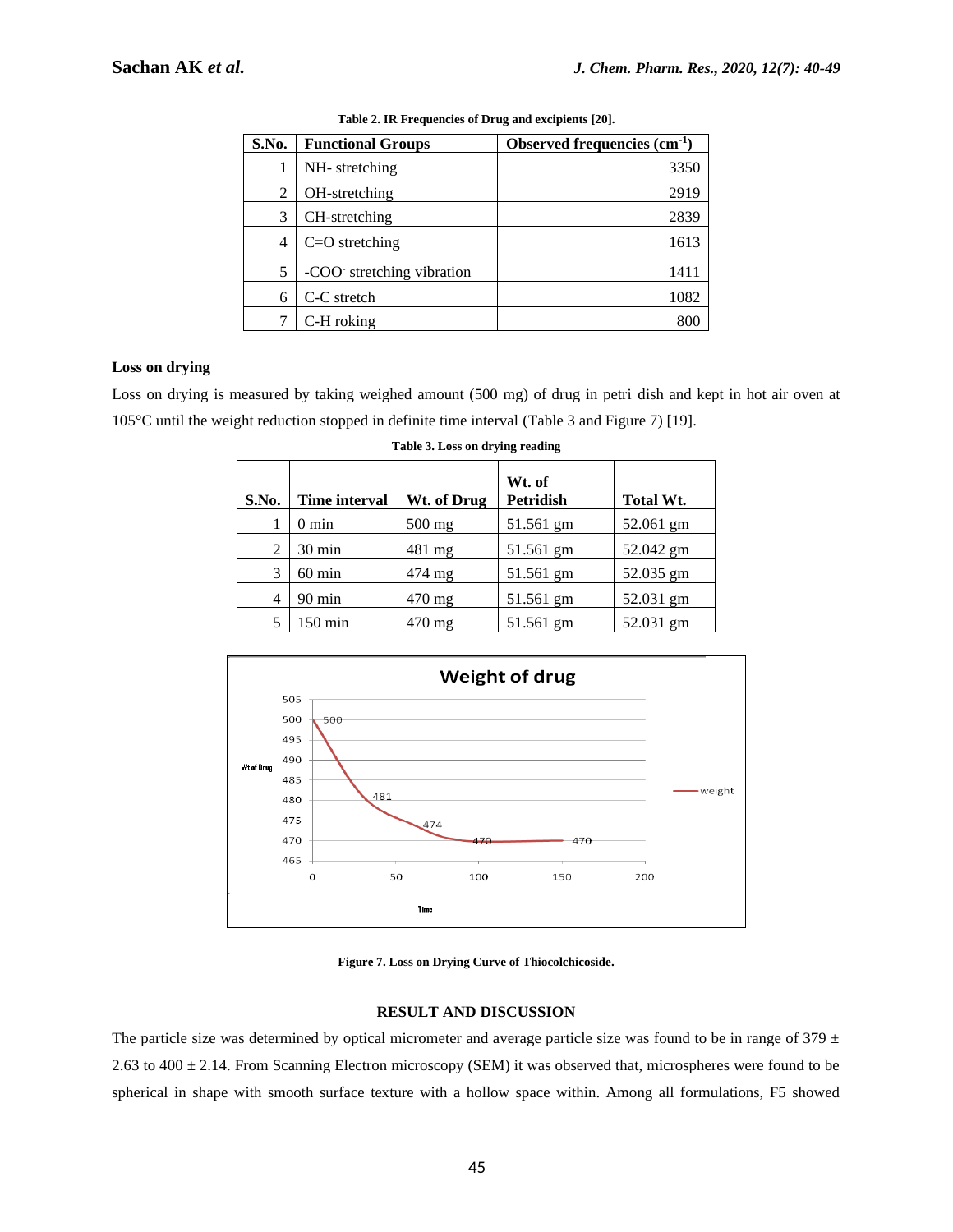better drug release rate & buoyancy, which is considered as the best formulation. Various Micromeritic properties of prepared microspheres are following (Tables 4 and 5).

| <b>Formulation</b> |                                         |                         |                       |                          |                          |
|--------------------|-----------------------------------------|-------------------------|-----------------------|--------------------------|--------------------------|
| Code               | <b>Bulk Density <math>\pm</math> SD</b> | Tapped Density $\pm$ SD | Carr's Index $\pm$ SD | Hausner's Ratio $\pm$ SD | Angle of Repose $\pm$ SD |
| F1                 | $0.530 \pm 0.032$                       | $0.591 \pm 0.036$       | $10.264 \pm 0.430$    | $1.080 \pm 0.065$        | $23.941 \pm 0.019$       |
| F2                 | $0.495 \pm 0.006$                       | $0.557 \pm 0.007$       | $11.183 \pm 0.307$    | $1.123 \pm 0.004$        | $24.750 \pm 0.011$       |
| F3                 | $0.501 \pm 0.018$                       | $0.572 \pm 0.015$       | $12.307 \pm 1.651$    | $1.168 \pm 0.028$        | $26.748 \pm 0.024$       |
| F4                 | $0.505 \pm 0.028$                       | $0.562 \pm 0.022$       | $10.179 \pm 1.604$    | $1.151 \pm 0.064$        | $25.734 \pm 0.127$       |
| F <sub>5</sub>     | $0.570 \pm 0.153$                       | $0.633 \pm 0.171$       | $9.994 \pm 0.847$     | $1.191 \pm 0.129$        | $20.254 \pm 0.088$       |
| F6                 | $0.484 \pm 0.029$                       | $0.542 \pm 0.040$       | $10.574 \pm 1.376$    | $1.159 \pm 0.075$        | $27.022 \pm 0.099$       |
| F7                 | $0.534 \pm 0.046$                       | $0.598 \pm 0.048$       | $10.622 \pm 0.699$    | $1.182 \pm 0.103$        | $24.560 \pm 0.034$       |
| F8                 | $0.547 \pm 0.076$                       | $0.633 \pm 0.095$       | $13.456 \pm 0.867$    | $1.151 \pm 0.018$        | $28.413 \pm 0.126$       |
| F9                 | $0.633 \pm 0.071$                       | $0.677 \pm 0.078$       | $6.482 \pm 0.636$     | $1.087 \pm 0.037$        | $18.778 \pm 0.112$       |
| F10                | $0.498 \pm 0.022$                       | $0.544 \pm 0.025$       | $8.377 \pm 1.930$     | $1.122 \pm 0.072$        | $21.949 \pm 0.019$       |

**Table 4. Micromeritics study of formulated microspheres [18].**

**Table 5. Percent Yield, %Buoyancy, Drug Content & Drug entrapment efficiency of microspheres.**

| <b>Formulation</b><br>Code | % Yield | % Buoyancy | <b>Theoretical</b><br>drug<br>Content(gm) | <b>Actual drug</b><br>Content (gm) | % Drug<br>entrapment<br>efficiency |
|----------------------------|---------|------------|-------------------------------------------|------------------------------------|------------------------------------|
| F1                         | 58.47   | 67.5       | 0.5                                       | 0.3978                             | 62.56                              |
| F2                         | 59.88   | 69         | 0.5                                       | 0.3177                             | 59.54                              |
| F <sub>3</sub>             | 63.8    | 78         | 0.5                                       | 0.3582                             | 65.64                              |
| F <sub>4</sub>             | 56.7    | 71.2       | 0.5                                       | 0.3665                             | 55.3                               |
| F <sub>5</sub>             | 60      | 80.1       | 0.5                                       | 0.3398                             | 57.56                              |
| F <sub>6</sub>             | 56.04   | 69.3       | 0.5                                       | 0.36925                            | 56.85                              |
| F7                         | 61.48   | 71.9       | 0.5                                       | 0.3665                             | 64.3                               |
| F8                         | 68.33   | 73.9       | 0.5                                       | 0.35635                            | 68.27                              |
| F <sub>9</sub>             | 62.21   | 72.7       | 0.5                                       | 0.36005                            | 66.01                              |
| F10                        | 58.54   | 78.1       | 0.5                                       | 0.28545                            | 59.09                              |

#### *In-vitro* **dissolution studies**

*In-vitro* drug release of prepared microsphere were carried out in 900 ml of HCl buffer pH 1.2 using USP Standard eight stage basket type (VEEGO) dissolution rate test apparatus. Temprature of the dissolution medium was maintained at  $37 \pm 0.5^{\circ}$ C a rotating speed of 50 rpm the further information shows as following [21] (Table 6 and Figure 8).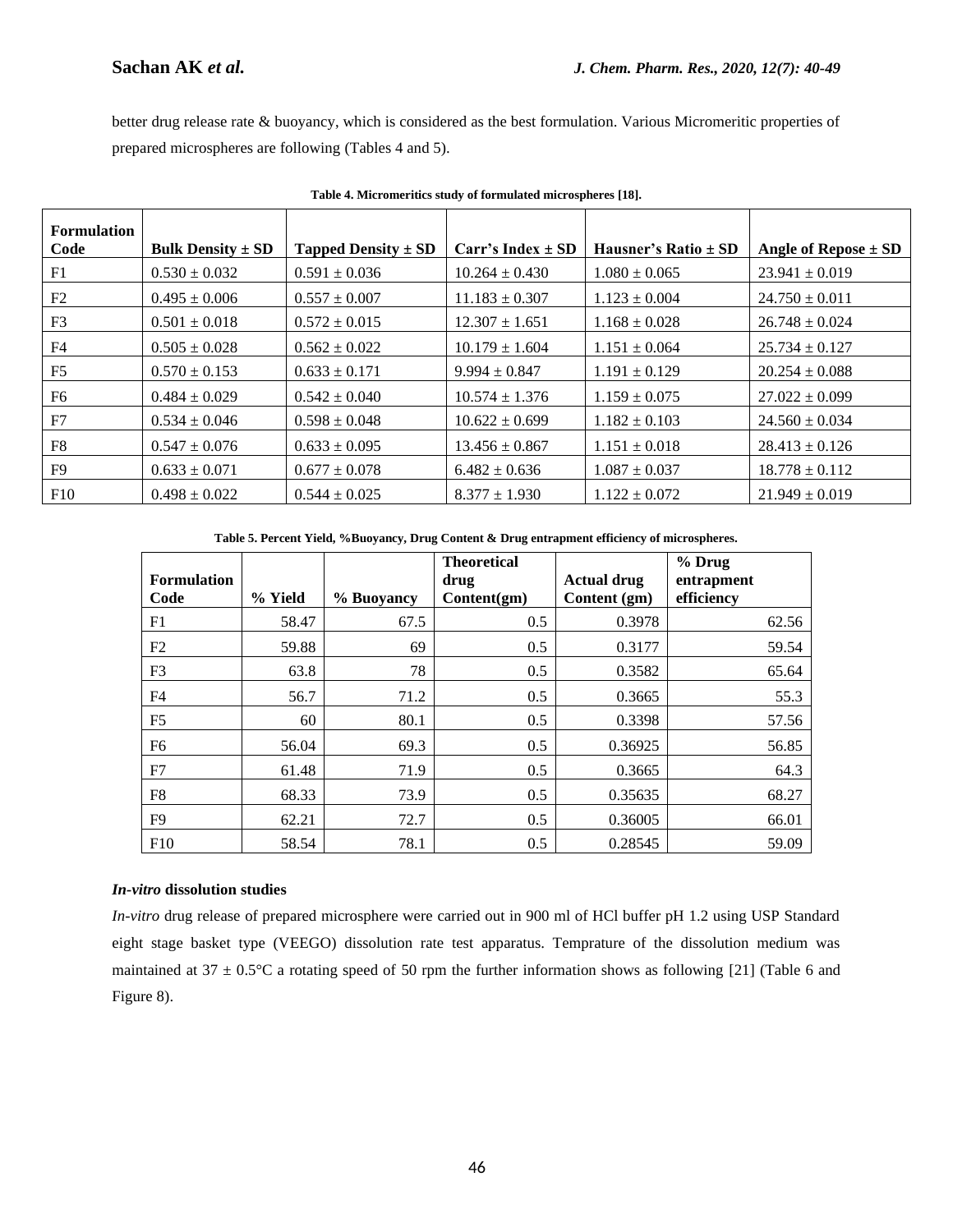| <b>Time</b> | F1                                            | F2                                            | F3                                            | <b>F4</b>                                            | F5                                            | F6                                            | F7                                            | F8       | F9                               | <b>F10</b>                               |
|-------------|-----------------------------------------------|-----------------------------------------------|-----------------------------------------------|------------------------------------------------------|-----------------------------------------------|-----------------------------------------------|-----------------------------------------------|----------|----------------------------------|------------------------------------------|
| (hr)        | $\frac{6}{6}$<br>Drug<br><b>Release</b><br>F1 | $\frac{6}{9}$<br>Drug<br><b>Release</b><br>F2 | $\frac{6}{9}$<br>Drug<br><b>Release</b><br>F3 | $\frac{6}{9}$<br>Drug<br><b>Release</b><br><b>F4</b> | $\frac{6}{9}$<br>Drug<br><b>Release</b><br>F5 | $\frac{6}{9}$<br>Drug<br><b>Release</b><br>F6 | $\frac{6}{6}$<br>Drug<br><b>Release</b><br>F7 |          | $%$ Drug<br><b>Release</b><br>F9 | $%$ Drug<br><b>Release</b><br><b>F10</b> |
| $\Omega$    | $\theta$                                      | $\Omega$                                      | $\overline{0}$                                | $\Omega$                                             | $\Omega$                                      | $\theta$                                      | $\Omega$                                      | $\Omega$ | $\Omega$                         | $\Omega$                                 |
| 1.5         | 21.63                                         | 15.14                                         | 25.52                                         | 19.47                                                | 22.71                                         | 16.44                                         | 20.55                                         | 24.66    | 17.74                            | 22.5                                     |
| 3           | 27.69                                         | 24.87                                         | 31.37                                         | 28.55                                                | 30.28                                         | 24.87                                         | 29.85                                         | 30.28    | 26.61                            | 29.85                                    |
| 4.5         | 35.91                                         | 36.34                                         | 38.5                                          | 36.34                                                | 38.5                                          | 33.53                                         | 41.32                                         | 37.21    | 35.91                            | 36.77                                    |
| 6           | 46.94                                         | 47.59                                         | 49.32                                         | 44.35                                                | 49.75                                         | 39.8                                          | 51.49                                         | 46.73    | 44.56                            | 42.18                                    |
| 7.5         | 53.65                                         | 53.22                                         | 59.9                                          | 56.46                                                | 54.95                                         | 49.11                                         | 59.49                                         | 55.6     | 51.27                            | 52.35                                    |
| 9           | 67.28                                         | 64.25                                         | 64.25                                         | 63.17                                                | 64.25                                         | 58.84                                         | 63.6                                          | 63.17    | 59.49                            | 61.87                                    |
| 10.5        | 72.25                                         | 69.87                                         | 70.31                                         | 69.44                                                | 72.25                                         | 65.58                                         | 67.5                                          | 71.39    | 66.63                            | 68.58                                    |
| 12          | 80.26                                         | 77.01                                         | 82.21                                         | 79.18                                                | 81.77                                         | 74.85                                         | 78.31                                         | 81.34    | 76.58                            | 79.39                                    |

**Table 6.** *In-vitro* **release profile of Thiocolchicoside microspheres.**



**Figure 8. % Drug Release of optimized formulation.**

#### **Accelerated stability studies**

Stability of preparation is an important factor to estimate the quality of the dosage forms. Thus, accelerating testing was carried out to study on stability of Thiocolchicoside loaded microspheres. The results showed no marked change in physical properties (color, surface morphology and particle flow) and no significant difference in floating ratio and drug loading was observed in comparison with the Thiocolchicoside loaded microspheres before storage in stability chamber (Table 7) [22].

| Temprature &                  |               |    | Davs  |       |         |                            |
|-------------------------------|---------------|----|-------|-------|---------|----------------------------|
| <b>Humidity</b>               | Items         |    | 0     | 30    | 60      | <b>Colour</b>              |
|                               | %Buoyancy     | F5 | 72.24 | 69.78 |         | 66.69   Light Brown Yellow |
| $25 \pm 5^{\circ}$ C & 75% RH | %Drug release | F5 | 81.23 | 80.61 |         | 79.82   Light Brown Yellow |
|                               | %Buoyancy     | F5 | 71.81 | 70.78 |         | 68.56   Light Brown Yellow |
| $40 \pm 5^{\circ}$ C & 75% RH | %Drug release | F5 | 80.77 | 80.32 | 79.44 l | Light Brown Yellow         |

**Table 7. Accelerated stability study for optimized formulation.**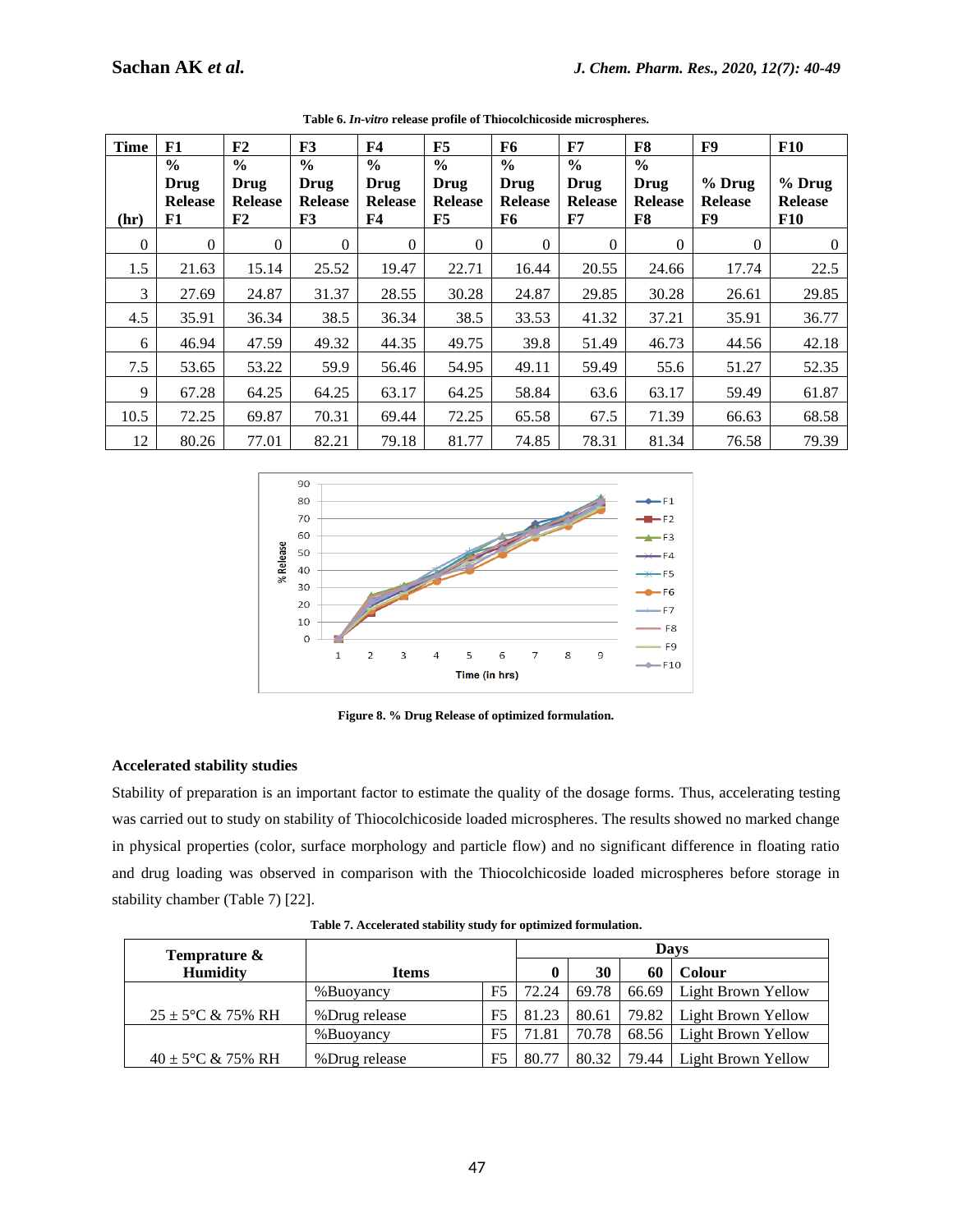#### **CONCLUSION**

The floating hollow microspheres (microspheres) of Thiocolchicoside by inotropic gelatin method for sustained delivery by using polymers like Hydroxy Propyl Methyl Cellulose (HPMC) and Ethyl cellulose in order to extend the drug release for about 8 hour in the upper GIT, which may result in enhanced absorption and there by improved bioavailability. The particle size was determined by optical micrometer and average particle size was found to be in range of  $379 \pm 2.63$  to  $400 \pm 2.14$ . From Scanning Electron microscopy (SEM) it was observed that, microspheres were found to be spherical in shape with smooth surface texture with a hollow space within. Among all formulations, F5 showed better drug release rate & buoyancy, which is considered as the best formulation. Stability studies shows about less than 0.5 % of drug degrade in 60 days indicating relatively good stability study of the formulation.

The Floating microspheres were shown to be effective for increasing the bioavailability of Thiocolchicoside in gastric region. From the current study it can be concluded that the increase in bioavailability due to the floating microsphere drug delivery system. Floating Drug Delivery Systems have a bulk density lower than gastric fluids and thus remain buoyant in stomach for a prolonged period, without affecting the gastric emptying rate. While the system floats on gastric contents, the drug is released slowly at a desired rate from the system. After the release of drug, the residual system is emptied from the stomach. This results in an increase in gastric retention time and a better control of fluctuations in plasma drug concentrations.

#### **REFERENCES**

- 1. C Saxena, S Vats, TS Easwari, VK Shula. *Int J Pharm Res Scholars*. **2014**, 3, 227-7873.
- 2. DM Patel, MJ Patel, CN Patel. *Int J A Pharm Res*. **2011**, 2(4), 96-106.
- 3. AR Dhol, PD Gaikwad, VH Bankar, SP Pawar. *Int J Pharm Sci*. **2011**, 6(2), 205-211.
- 4. SP Vyas, RK Khar. *CBS Publishers and Distributors*. **2002**, 417-454.
- 5. SB Somwanshi, RT Dolas, VK Nikam, VM Gaware, Kotade KB. *J Chem Pharm Res*. **2011**, 3(1), 536-547.
- 6. SA Charman, WN Charman. *New York, Marcel Dekker*. **2003**; 1-9.
- 7. AK Sachan. *Int J Pharm Tech*. **2017**, 5709-5719.
- 8. AK Schan, A Gupta, K Kumari, A Ansari. *Drug delivery and therapeutics*. **2018**, 8(5), 190-199.
- 9. R Rowe, PJ Sheskey. *Pharmaceutical Press and Washington, London*. **2009**.
- 10. L Lachman, H Liberman, J Kanig. 22-27,171,183,316,179.
- 11. K Saralidze, H Leo, Koole, Menno, W Knetsch. *Materials*. **2010**, 3, 3357-3564.
- 12. P Trivedi, AML Verma, N Garud. *Asian J Pharm*. **2008**, 2(2), 110-115.
- 13. AV Yadav, HH Mote. *Indian J Pharm Sci*. **2008**, 70(2), 170-174.
- 14. V Satish, Shirolkar, G Mukund, Tawar, S Nishant, B Nilesh. *J Pharm Res*. **2011**, 69-75.
- 15. A Srivastava. *Acta Pharm*. **2005**, 55, 277-285.
- 16. KPR Chowdary, RN Koteshwara, K Malathi. *Indian J Pharm Sci*. **2004**, 66(4), 412-416.
- 17. AK Sachan, DR Das, M Kumar. *J Chem Pharm Res*. **2016**, 529-533.
- 18. AK Sachan, A Gupta. *MIT Int J Pharm Sci*. **2015**, 37-44.
- 19. AK Sachan, K Tripathi, G Visnoi. *Int J Dev Res*. **2015**, 3440-3446.